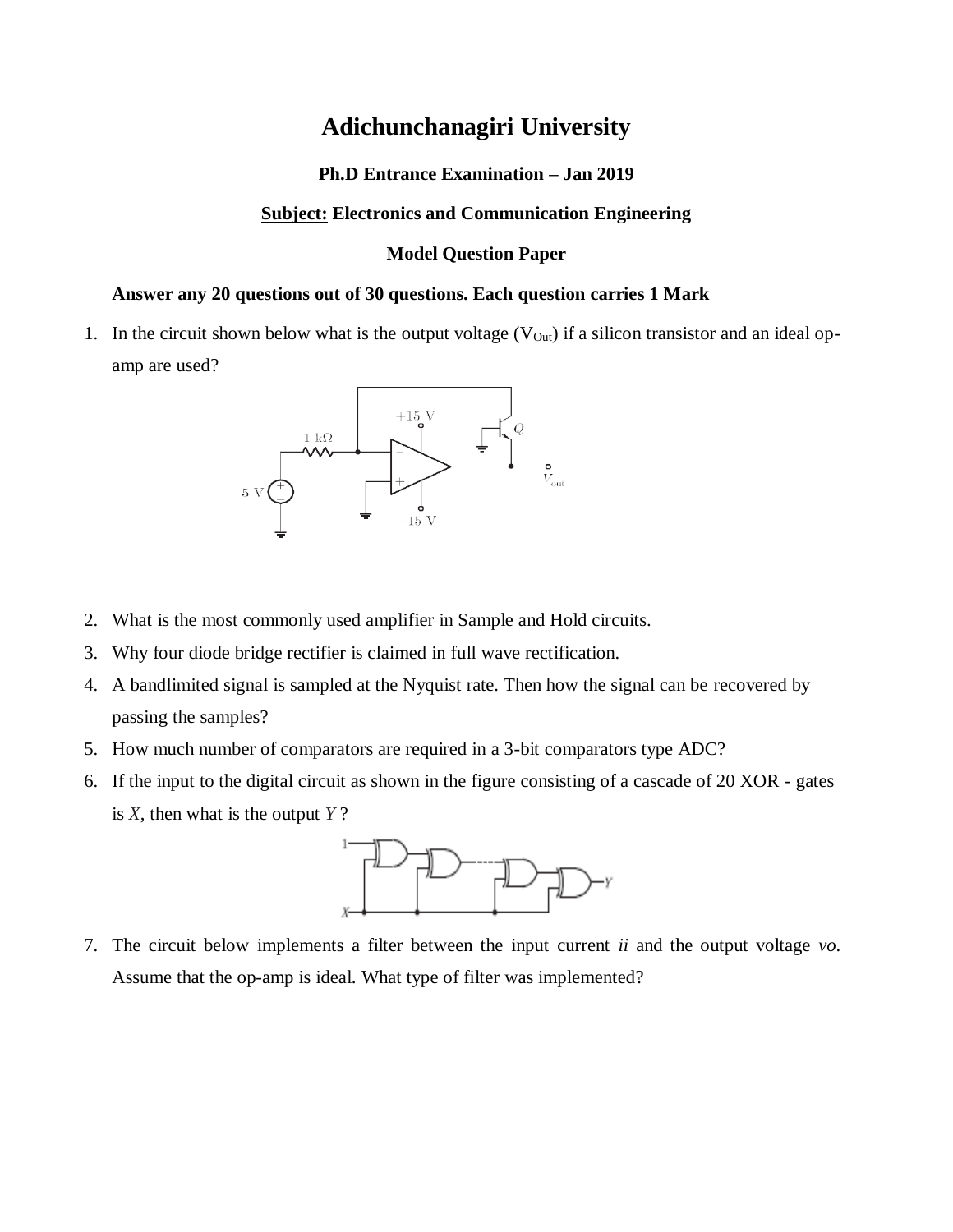

- 8. Define Hilbert transfer function.
- 9. An analog signal is band-limited to 4 kHz, sampled at the Nyquist rate and the samples are quantized into 4 levels. The quantized levels are assumed to be independent and equally probable. If we transmit two quantized samples per second, what is the information rate.
- 10. Suppose that the modulating signal is  $m(t)=2\cos(2\pi f_m t)$  and the carrier signal is  $x_c(t)$  =  $A_c \cos(2\pi f_c t)$  write the conventional AM signal without over-modulation
- 11. Which analog modulation scheme requires the minimum transmitted power and minimum channel bandwidth.
- 12. The open loop function of a unity-gain feedback control system is given by  $G(s) = \frac{K}{(s+d)^2}$  $\frac{\Lambda}{(s+1)(s+2)}$ . What is the gain margin of the system in dB.
- 13. Write the race around for the given circuit.



- 14. What are the minimum numbers of NOT gates and 2 input OR gates required to design the logic of the driver for this 7 - Segment display.
- 15. The point P in the following figure is stuck at 1 what is the output f.



- 16. Why Commercially available ECL gears are two ground lines and one negative supply?
- 17. The threshold voltage for each transistor in the figure is 2 V. For this circuit to work as an inverter, *Vi* must take the values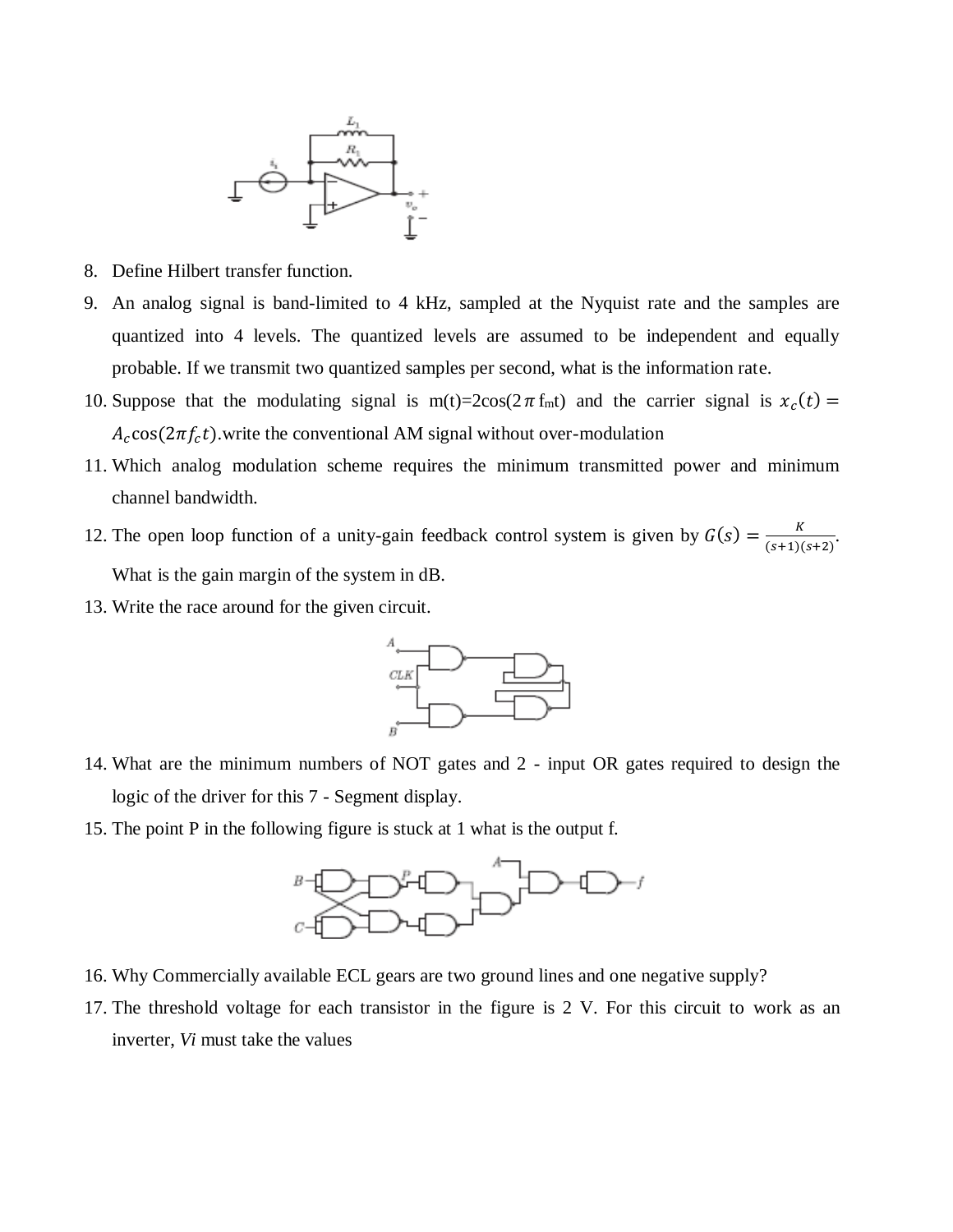

- 18. Why schottky clamping is resorted in TTI gates.
- 19. A Transmission line has a characteristic impedance of 50  $\Omega$  and a resistance of 0.1  $\Omega/m$ . If the line is distortion less, what is the attenuation constant (in  $N_p/m$ )?
- 20. Define Half Power Beam Width.
- 21. In a microwave test bench, why is the microwave signal amplitude modulated at 1KHz.
- 22. In a MOSFET operating in the saturation region. Then, what is the effect cause in chaneel length modulation.
- 23. Why thin gate oxide will preferably grow in CMOS process?
- 24. What is the bandgap of silicon at room temperature.
- 25. A network has 7 nodes and 5 independent loops. How many number of branches are there in the network.
- 26. What are periodic signals?
- 27. What is the period of the signal  $x(t) = 8 \sin \left(0.8 \pi t + \frac{\pi}{4}\right)$  $\frac{\pi}{4}$ )?
- 28. Explain how binary number can give a signal or convert into a digital signal.
- 29. What are the two types of procedural blocks in Verilog?
- 30. Why transducer used in measurement system?

#### **Answer any 10 questions out of 15 questions. Each question carries 2 Marks**

31. What is the logic function  $f(X, Y)$  realized by the given circuit.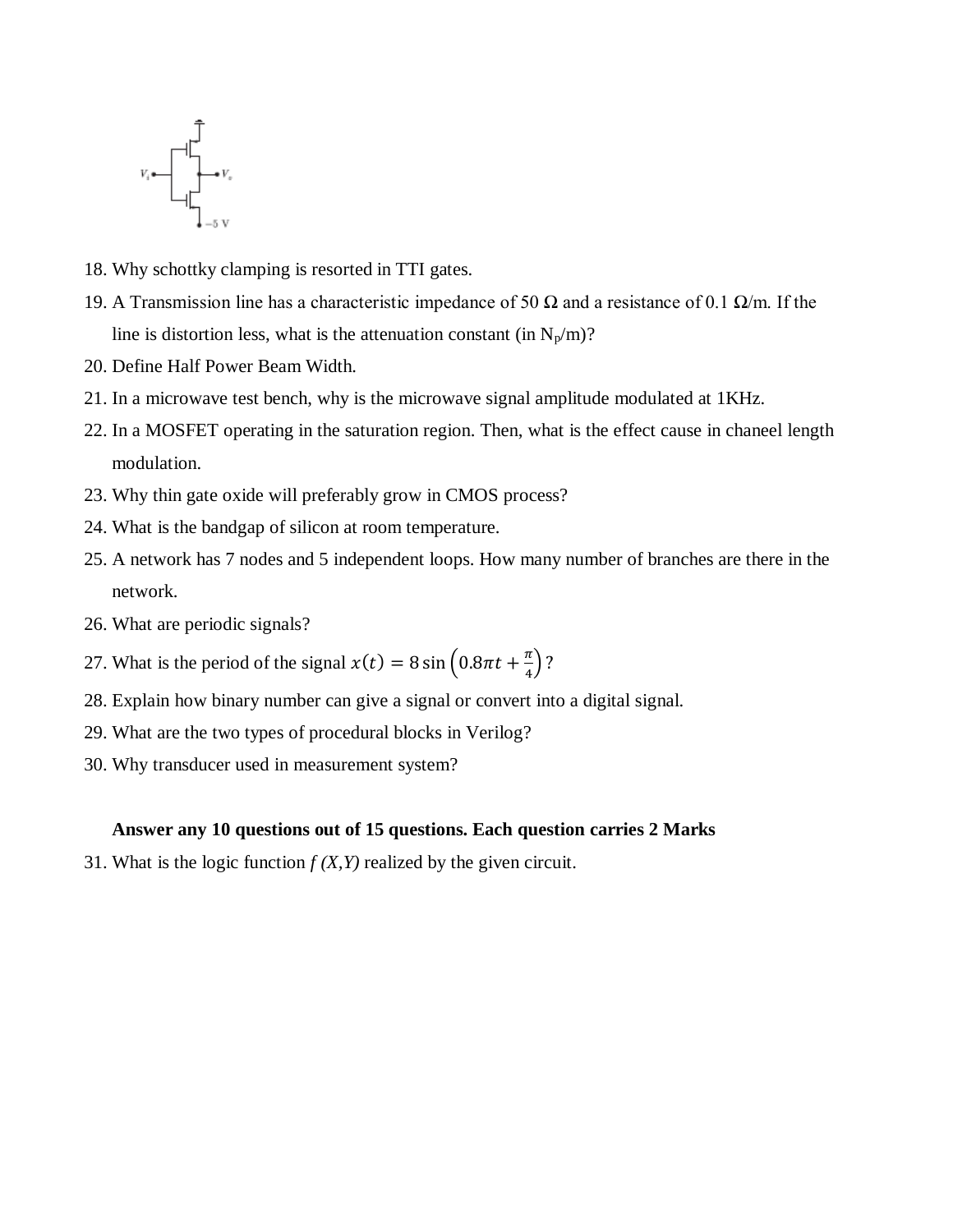

32. The signal flow graph for a system is given below. Write the transfer function  $\frac{Y(s)}{U(s)}$ ?



33. The two numbers represented in signed 2's complement form are  $P = 11101101$  and  $Q =$ 11100110. If *Q* is subtracted from *P*, what is the value obtained in signed 2's complement?

34. The state equation and the output equation of a control system are given below:

$$
\dot{\mathbf{x}} = \begin{bmatrix} -4 & -1.5 \\ 4 & 0 \end{bmatrix} \mathbf{x} + \begin{bmatrix} 2 \\ 0 \end{bmatrix} u,
$$
  
\n
$$
y = \begin{bmatrix} 1.5 & 0.625 \end{bmatrix} \mathbf{x}.
$$

What is the transfer function representation of the system?

35. What is the current *I* through resistance *r* in the circuit shown in the figure is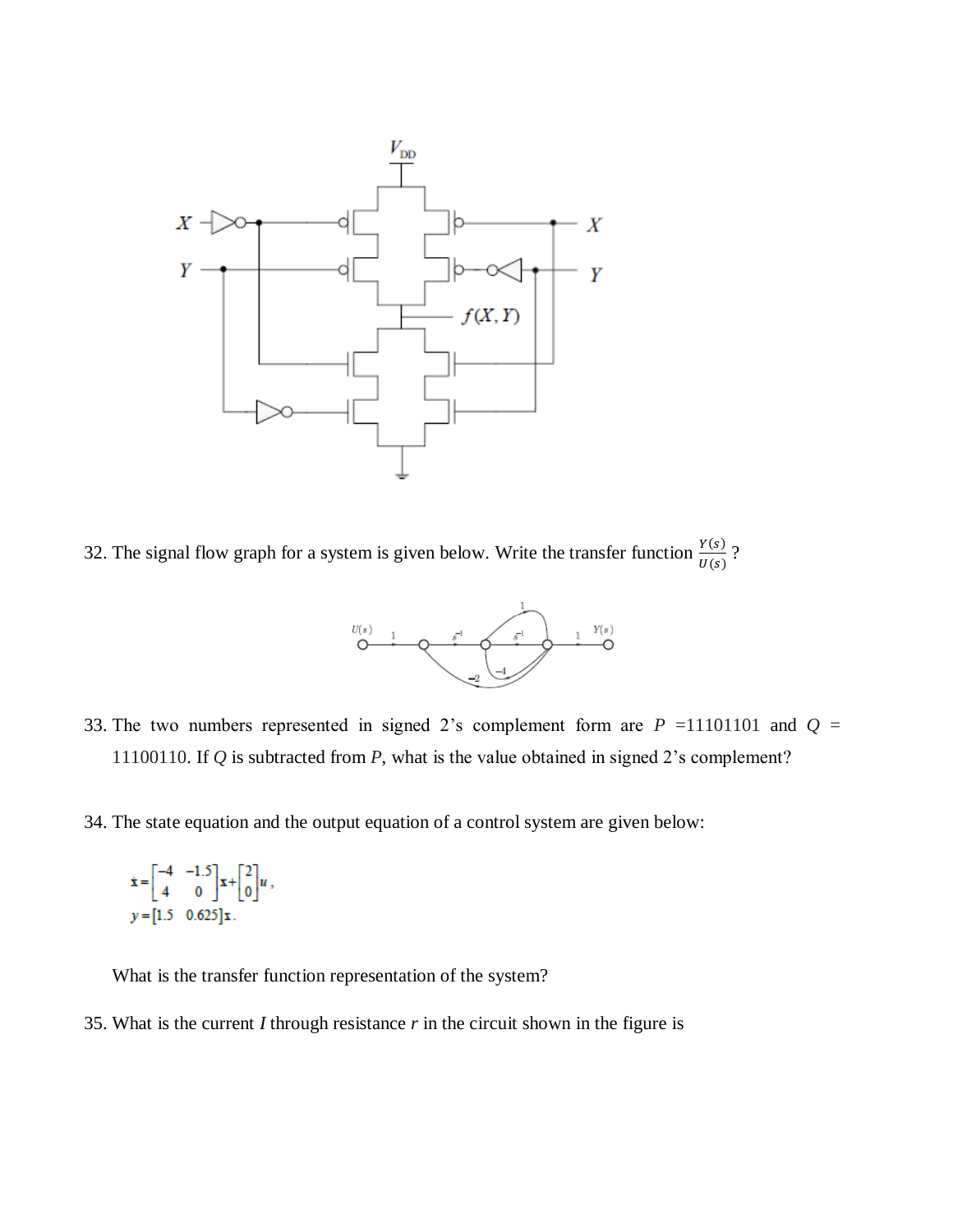

- 36. The drain of an n-channel MOSFET is shorted to the gate so that *VGS* = *VDS* . The threshold voltage (*VT*) of the MOSFET is 1 V. If the drain current (*ID*) is 1 mA for *VGS* = 2 V, then for  $VGS = 3$  V, Derive  $I_D$ ?
- 37. In the circuit shown below, What is the current through the inductor?



- 38. In a series *RLC* circuit,  $R = 2$  k  $\Omega$ ,  $L = 1$  H, and  $C = \frac{1}{10}$  $\frac{1}{400} \mu$ F. What is the resonant Frequency?
- 39. Use the data of the figure (a). Define current *i* in the circuit of the figure (b)



40. A four-variable Boolean function is realized using 4 x 1 multiplexers as shown in the figure. Find the minimized expression for F(U,V,W,X).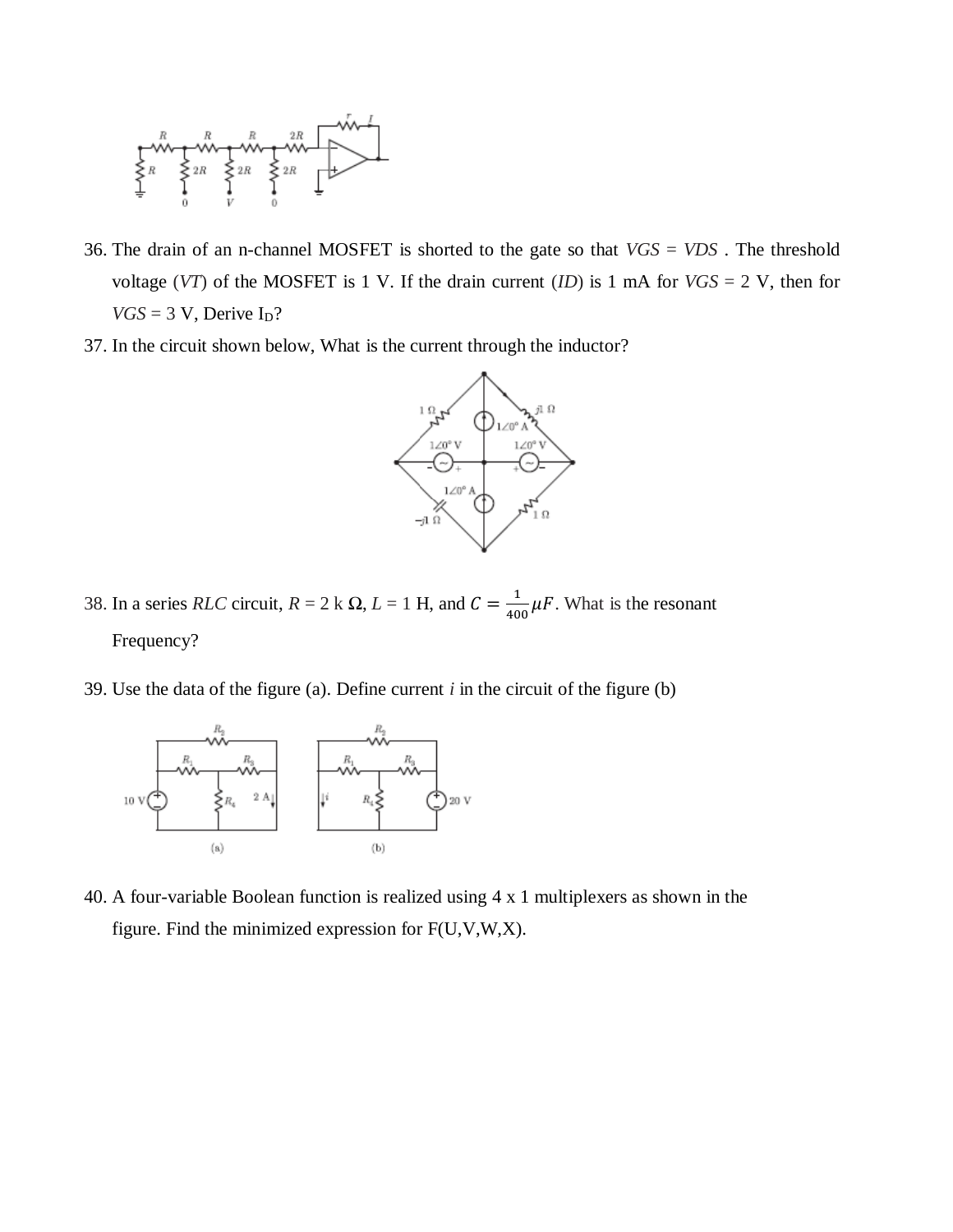

41. A band limited low-pass signal (t) of bandwidth 5 kHz is sampled at a sampling rate  $fs$ . The signal (t) is reconstructed using the reconstruction filter  $H(f)$  whose magnitude response is shown below:



What is the minimum sampling rate  $f_s$  (in KHz) for perfect reconstruction of  $x(t)$ ?

42. Write the input-output equation for the system.



43. Assuming that the Op-amp in the circuit shown is ideal, What is the value of  $V_0$ ?

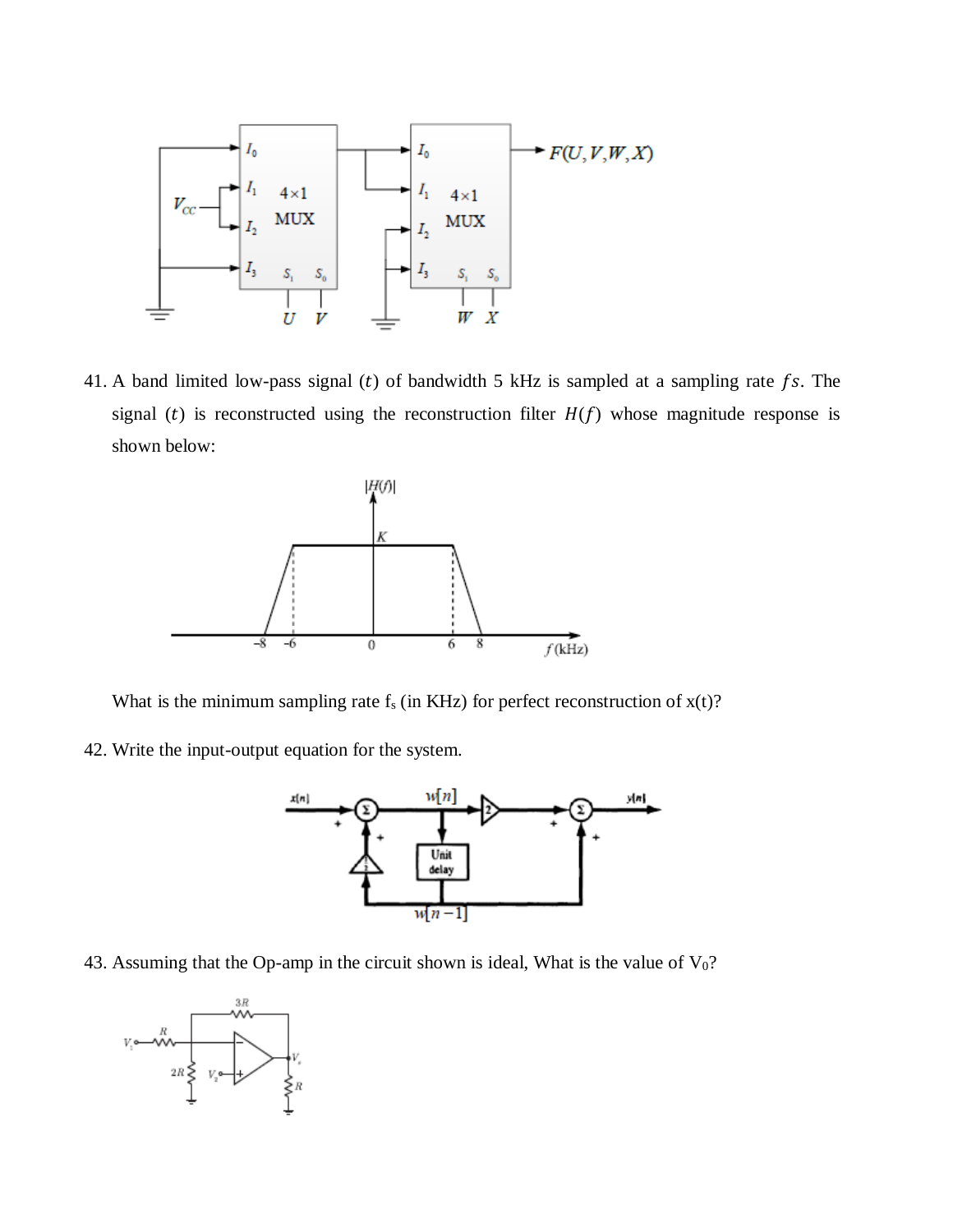44. Write the logic functionality realized by the circuit shown below is



45. The block diagram of a feedback control system is shown in the figure. What is the overall closed-loop gain G of the system?



#### **Answer any 5 questions out of 10 questions. Each question carries 4 Marks**

- 46. Draw the graphical symbol and hybrid equivalent model for CE and CB Configuration.
- 47. Using source transformation, find power delivered by 50V source, as shown in below figure.



- 48. State the properties of Discrete Time Fourier series.
- 49. Explain the working of a true RMS voltmeter with the help of a suitable block diagram.
- 50. Simplify the function using K-map

 $Y=f(a,b,c,d)=\sum_{m}(0,1,2,3,5,6,8,10,15)$  and write the simplified SOP expression.

51. State and explain Routh-Hurwitz criterion.